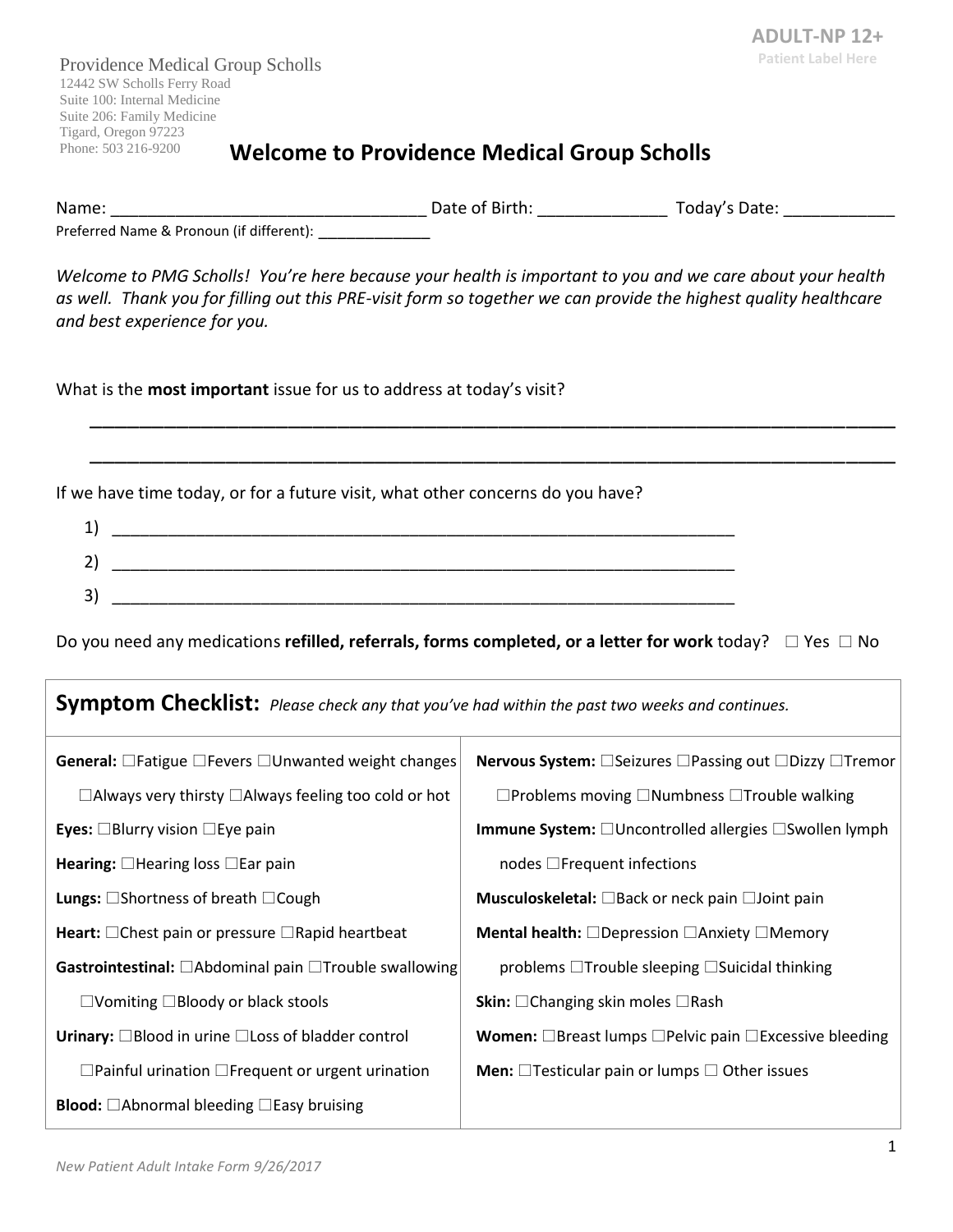*New Patient Adult Intake Form 9/26/2017*

**Medications:** Please list the name, strength, and frequency of the medication.

|                                                     | <u> 1989 - Johann Harry Harry Harry Harry Harry Harry Harry Harry Harry Harry Harry Harry Harry Harry Harry Harry</u> |
|-----------------------------------------------------|-----------------------------------------------------------------------------------------------------------------------|
|                                                     |                                                                                                                       |
|                                                     |                                                                                                                       |
| <u> 1989 - Johann Barbara, martxa alemaniar arg</u> |                                                                                                                       |

**Drug Allergies:** Please list the medication and type of reaction. If No Drug Allergies, check  $\Box$  and skip this section.

### **PERSONAL MEDICAL HISTORY**

Do you have or have you had in the past any of the following conditions?

 $\Box$  Anemia

 $\Box$  Anxiety  $\Box$  Arthritis  $\Box$  Asthma

 $\Box$  Cancer  $\Box$  Cataracts

 $\Box$  COPD

 $\Box$  Anesthesia Complications

 $\Box$  Blood Transfusion

 $\Box$  Heart Failure (CHF)

- $\square$  Depression
- $\square$  Diabetes
- $\square$  Emphysema
- $\Box$  Environmental Allergies
- $\Box$  Acid Reflux (GERD)
- $\Box$  Glaucoma
- $\Box$  Heart Murmur
- $\Box$  HIV/AIDS
- $\Box$  High Cholesterol
- $\Box$  High Blood Pressure
- $\Box$  Kidney Disease
- $\square$  Meningitis
- $\Box$  Heart Attack
- $\Box$  Nerve / Muscle Disease
- $\Box$  Osteoporosis
- $\Box$  Seizures
- $\Box$  Sickle Cell Anemia
- $\Box$  Stroke
- $\Box$  Substance Abuse
- $\Box$  Thyroid Disease
- $\Box$  Tuberculosis
- $\Box$  Other  $\Box$

## **SURGICAL HISTORY**

 $\Box$  Blood Clot

Have you had any of these surgeries or procedures?

- $\Box$  Appendectomy
- $\Box$  Brain Surgery
- $\Box$  Breast Surgery
- $\Box$  Coronary Bypass (CABG)
- $\Box$  Gall Bladder Removal
- $\Box$  Colon Surgery
- $\Box$  Cosmetic Surgery
- $\Box$  C-Section
- $\square$  Eye Surgery
- $\Box$  Fracture Surgery
- $\Box$  Hernia Repair
- $\Box$  Hysterectomy
- $\Box$  Prostatectomy
- □ Other \_\_\_\_\_\_\_\_\_\_\_\_\_\_\_\_\_\_\_
- $\Box$  Joint Replacement
- $\Box$  Small Intestine Surgery
- $\Box$  Spine Surgery
- $\Box$  Tonsillectomy
- $\Box$  Tubal Ligation
- $\Box$  Valve Replacement
- Other \_\_\_\_\_\_\_\_\_\_\_\_\_\_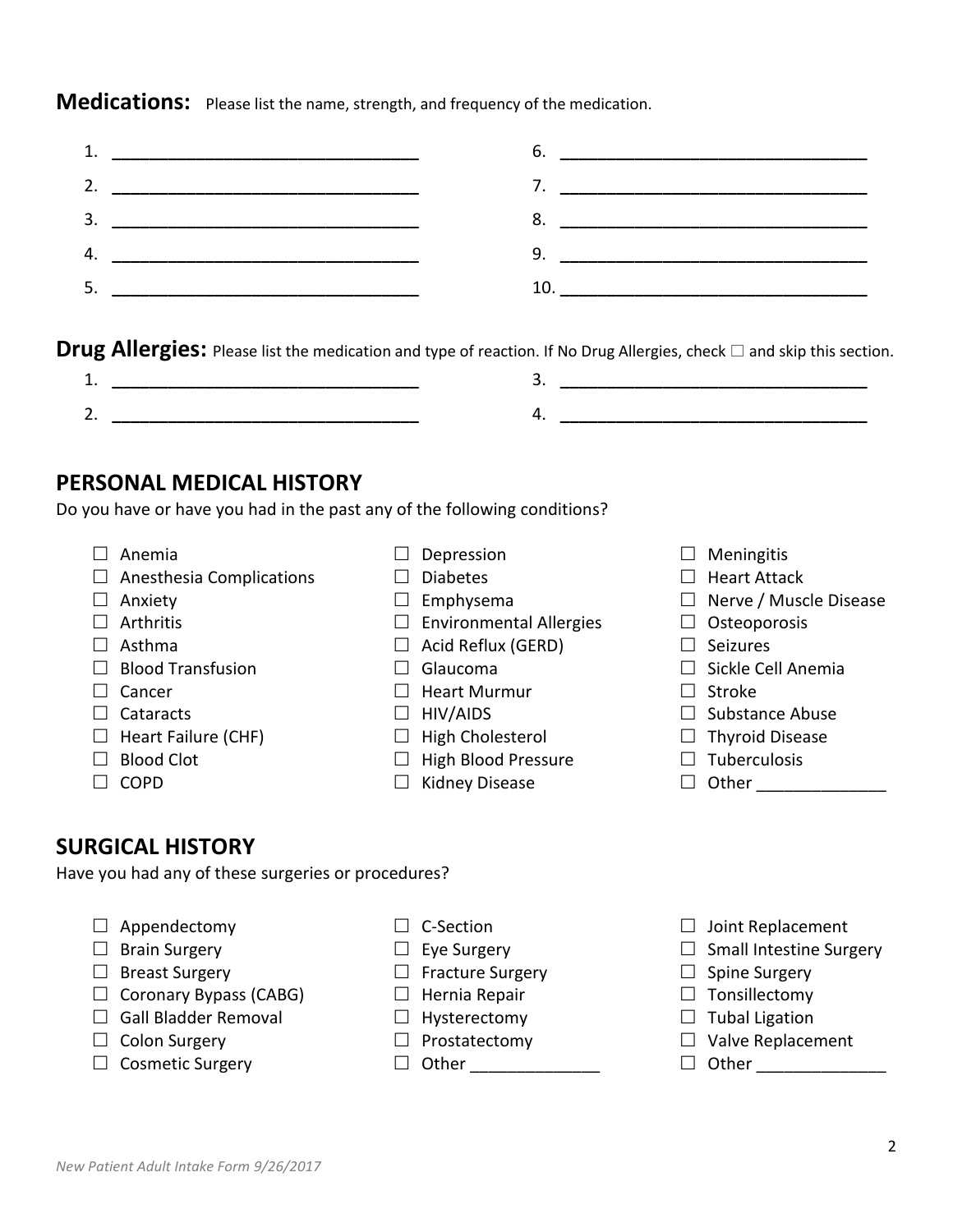## **FAMILY HISTORY**

| <b>FAMILY HISTORY</b><br>If $\Box$ Adopted or unknown. |                 |         | No Known Problems | Breast Cancer | Calon cancer | Carcel Other | Clottine Displace<br>Olabete <sup>5</sup> | Heat Orease | High slow pressire<br>High Chalenera | Kimer Disease | Lye Digase Digase alliness |  | Stroke <sub>Substance Abuse</sub> |
|--------------------------------------------------------|-----------------|---------|-------------------|---------------|--------------|--------------|-------------------------------------------|-------------|--------------------------------------|---------------|----------------------------|--|-----------------------------------|
| Relationship                                           | Name (optional) | Alive   |                   |               |              |              |                                           |             |                                      |               |                            |  |                                   |
| Mother                                                 |                 | Y N     |                   |               |              |              |                                           |             |                                      |               |                            |  |                                   |
| Father                                                 |                 | Y.<br>N |                   |               |              |              |                                           |             |                                      |               |                            |  |                                   |
| Sister(s)                                              |                 | Y.<br>N |                   |               |              |              |                                           |             |                                      |               |                            |  |                                   |
| Brother(s)                                             |                 | Y<br>N  |                   |               |              |              |                                           |             |                                      |               |                            |  |                                   |
| Daughter(s)                                            |                 | Y.<br>N |                   |               |              |              |                                           |             |                                      |               |                            |  |                                   |
| Son(s)                                                 |                 | Y N     |                   |               |              |              |                                           |             |                                      |               |                            |  |                                   |
| Mom's Sister(s)                                        |                 | Y<br>N  |                   |               |              |              |                                           |             |                                      |               |                            |  |                                   |
| Mom's Brother(s)                                       |                 | Ϋ.<br>N |                   |               |              |              |                                           |             |                                      |               |                            |  |                                   |
| Dad's Sister(s)                                        |                 | Y.<br>N |                   |               |              |              |                                           |             |                                      |               |                            |  |                                   |
| Dad's Brother(s)                                       |                 | ٧<br>N  |                   |               |              |              |                                           |             |                                      |               |                            |  |                                   |
| Mom's Mom                                              |                 | Ÿ<br>N  |                   |               |              |              |                                           |             |                                      |               |                            |  |                                   |
| Mom's Dad                                              |                 | ٧<br>N  |                   |               |              |              |                                           |             |                                      |               |                            |  |                                   |
| Dad's Mom                                              |                 | Υ<br>N  |                   |               |              |              |                                           |             |                                      |               |                            |  |                                   |
| Dad's Dad                                              |                 | ٧<br>N  |                   |               |              |              |                                           |             |                                      |               |                            |  |                                   |

*As best you can, mark which relative has had these diseases. The health of your parents, brothers, and sisters is most important.*

## **SOCIAL HISTORY**

| Marital Status (if applicable):                                                                                                                                                                                  |                                                                                                                                                                                                                   | Occupation: and the control of the control of the control of the control of the control of the control of the control of the control of the control of the control of the control of the control of the control of the control | Hobbies: |      |           |  |  |  |  |
|------------------------------------------------------------------------------------------------------------------------------------------------------------------------------------------------------------------|-------------------------------------------------------------------------------------------------------------------------------------------------------------------------------------------------------------------|--------------------------------------------------------------------------------------------------------------------------------------------------------------------------------------------------------------------------------|----------|------|-----------|--|--|--|--|
| Are you sexually active? $\square$ Yes $\square$ No If yes, partners: $\square$ Male $\square$ Female                                                                                                            |                                                                                                                                                                                                                   |                                                                                                                                                                                                                                |          |      |           |  |  |  |  |
| Do you use <b>tobacco</b> products? $\Box$ Yes -or- No: $\Box$ Never used tobacco $\Box$ Quit Date:<br>If Yes: How many packs/cans per day? How many years? Are you interested in quitting? $\Box$ Yes $\Box$ No |                                                                                                                                                                                                                   |                                                                                                                                                                                                                                |          |      |           |  |  |  |  |
|                                                                                                                                                                                                                  | We ask all our adult patients about substance use and mood because these factors can affect your health. Please ask<br>your doctor if you have any questions. Your answers on this form will remain confidential. |                                                                                                                                                                                                                                |          |      |           |  |  |  |  |
| Alcohol:                                                                                                                                                                                                         | 1.5 oz.<br>12 oz.<br>5 oz.<br>One drink =<br>liquor<br>BEER<br>wine<br>beer<br>(one shot)                                                                                                                         |                                                                                                                                                                                                                                |          |      |           |  |  |  |  |
|                                                                                                                                                                                                                  |                                                                                                                                                                                                                   |                                                                                                                                                                                                                                |          | None | 1 or more |  |  |  |  |
| MEN: How many times in the past year have you had 5 or more drinks in a day?<br>◯<br>$\left( \quad \right)$                                                                                                      |                                                                                                                                                                                                                   |                                                                                                                                                                                                                                |          |      |           |  |  |  |  |
|                                                                                                                                                                                                                  | <b>WOMEN:</b> How many times in the past year have you had 4 or more drinks in a day?<br>∩                                                                                                                        |                                                                                                                                                                                                                                |          |      |           |  |  |  |  |
|                                                                                                                                                                                                                  |                                                                                                                                                                                                                   |                                                                                                                                                                                                                                |          |      |           |  |  |  |  |

**Drugs:** Recreational drugs include methamphetamines (speed, crystal) cannabis (marijuana, pot), inhalants (paint thinner, aerosol, glue), tranquilizers (Valium), barbiturates, cocaine, ecstasy, hallucinogens (LSD, mushrooms), or narcotics (heroin).

|                                                                                                                                 | None | 1 or more |
|---------------------------------------------------------------------------------------------------------------------------------|------|-----------|
| How many times in the past year have you used a recreational drug or used a<br>prescription medication for non-medical reasons? |      |           |